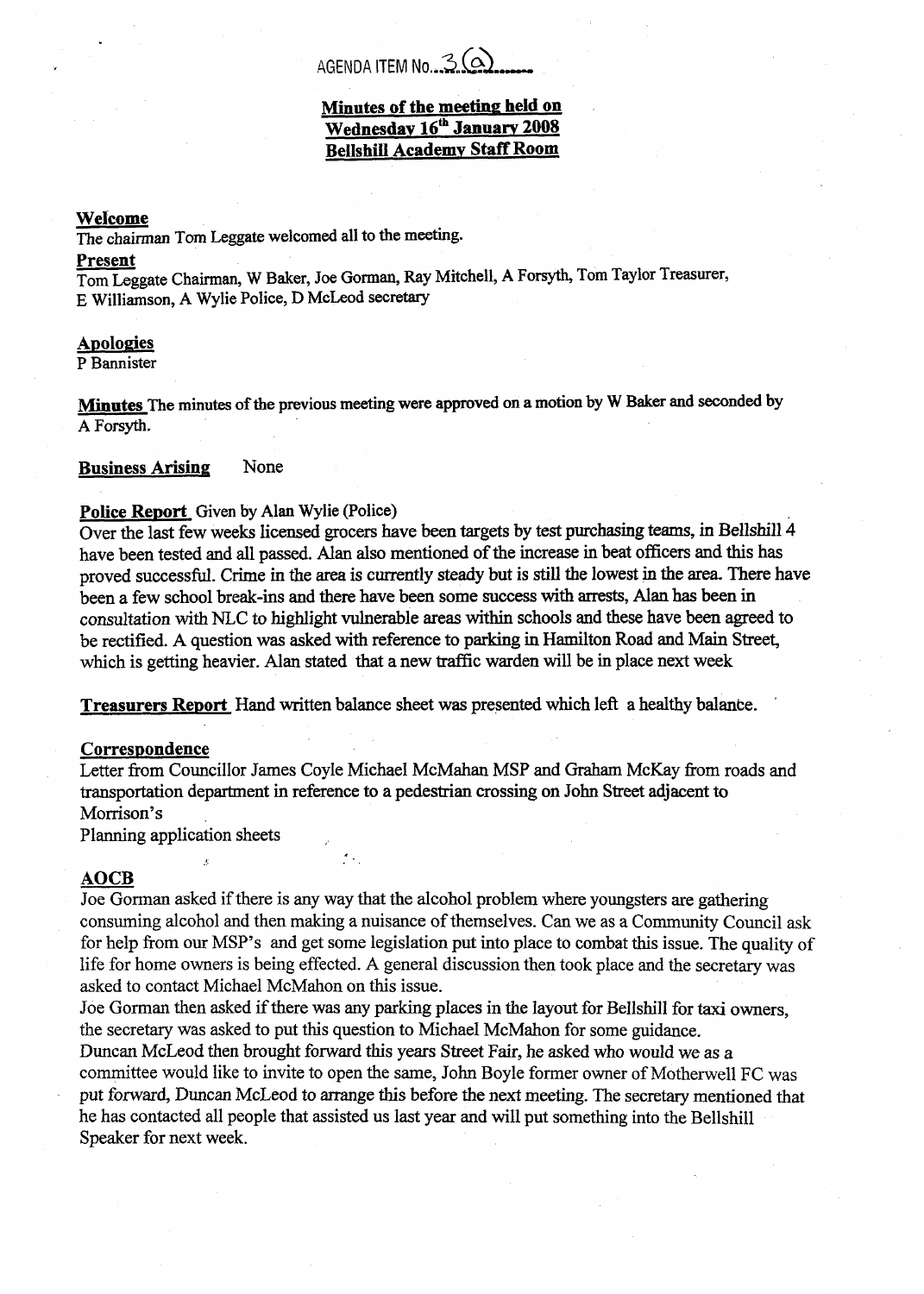**As this completed all the business of tonight's meeting the** secretary **moved a vote of** thanks **to the chair until the next meeting.** 

# **Next Meeting.**

**The next meeting will be held on Wednesday 20th February 2008 within Bellshill Academy staff room.** 

 $\mathbb{R}^2$ 

 $\mathcal{L}$ 

*I'*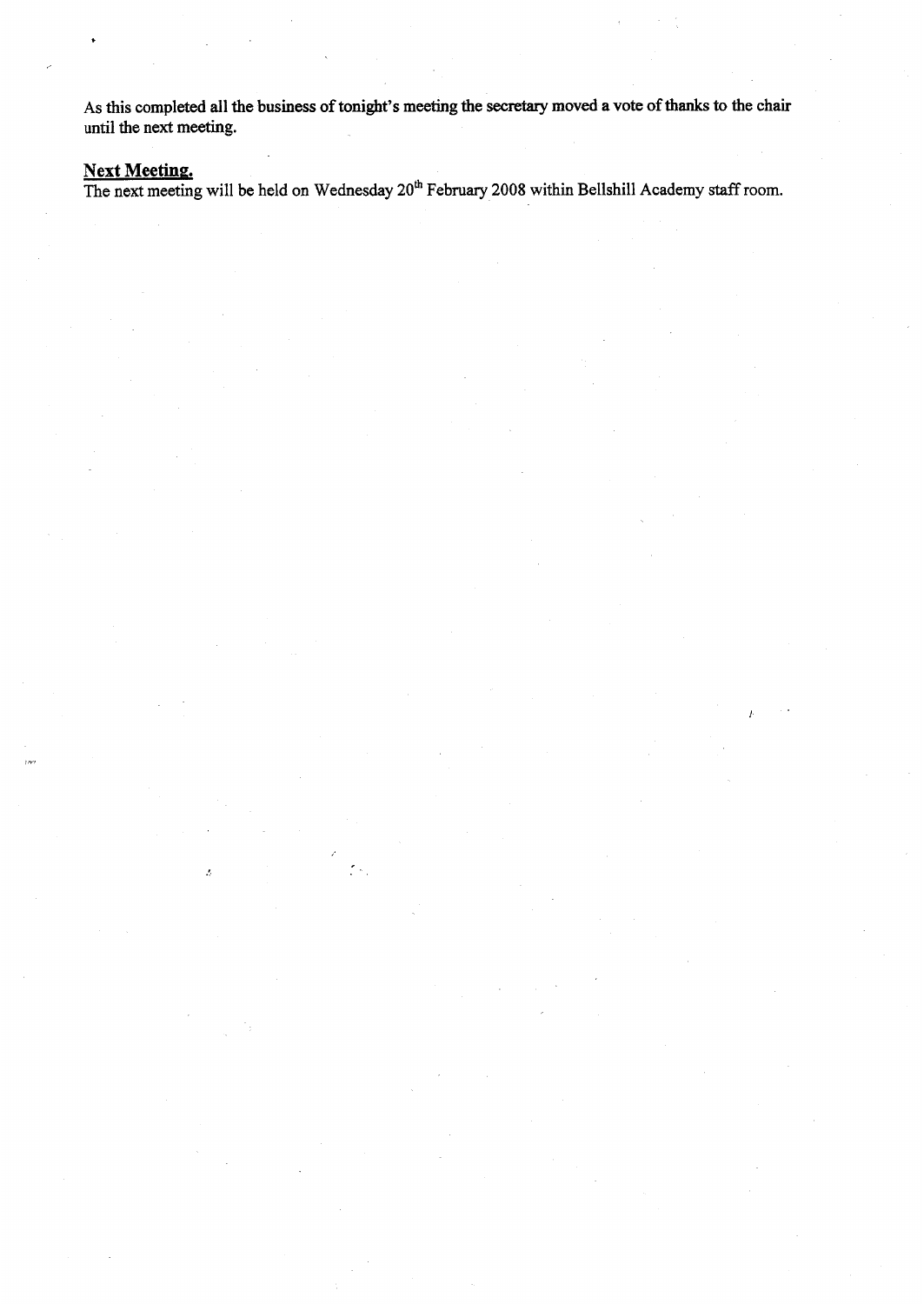# **Minutes of the meeting held on Wednesdav 20\* Februarv 2008 Bellshill Academv Staff Room**

### **Welcome**

The chairman Tom Leggate welcomed all to the meeting.

### **Present**

Tom Leggate Chairman, Ray Mitchell, **A** Forsyth, P Bannister, Tom Taylor Treasurer, E Williamson, D McLeod secretary

### **Apologies**

Alan Wylie Police, Jensen Connelly.

**Minutes** The minutes **of** the previous meeting were approved on a motion by E Williamson and seconded by **A** Forsyth.

### **Business Arising**

At the last meeting a number of issues were raised by Joe Gorman the secretary informed the meeting that he **has** lettered the appropriate personnel but no answers have been forthcoming.

### **Police Report** Given by **D** McLeod in **the** absence of **Alan** Wylie

The report stated that there have been successes in regards to thefts in the sub-division two local youths were caught breaking into Cardinal Newman High School and have been reported to the Procurator fiscal. **A** series of house breakings in Newstevenston Newarthill area, 5 male have been reported to the procurator fiscals office. The blue light disco was held on Saturday **16** February but only 33 youngsters turned up, the committee will have a debriefing meeting on the issues.

**Treasurers Report** Tom Taylor gave **a** verbal report stating that the finances are currently healthy.

# **Correspondence**

Planning application sheets were made available for the meeting.

Letter from Willie Foy indicating that he has taken care of the financial issue that he brought forward at the **AGM.** This matter was now deemed closed.

Copy of NLC **draft** core plan was made available for the members. **D** McLeod to sent back a response on behalf of the members.

CVS money matters newsletter

CVS training programme.

CVS January newsletter

SCVO communications in changes to membership fees (no change to our community council) Invitation from Kilsyth Community Council to their snowdrop festival from 23<sup>rd</sup> February to 2<sup>nd</sup> March

Living in Lanarkshire booklet

Letter of acceptance for road closure for our street fair

Letter accepting our invitation to open our street fair fiom Provost Tom Curley

Letter of apology for tonight's meeting from Jensen Connelly

# **AOCB**

The Chairman then brought forward a complaint from the residents of Hattonrigg Road (Hospital Road) regarding the traffic approaching the roundabout at the bottom of the North Road. There was an incident where a lorry failed to traverse this roundabout and collided with the gardens of the flats